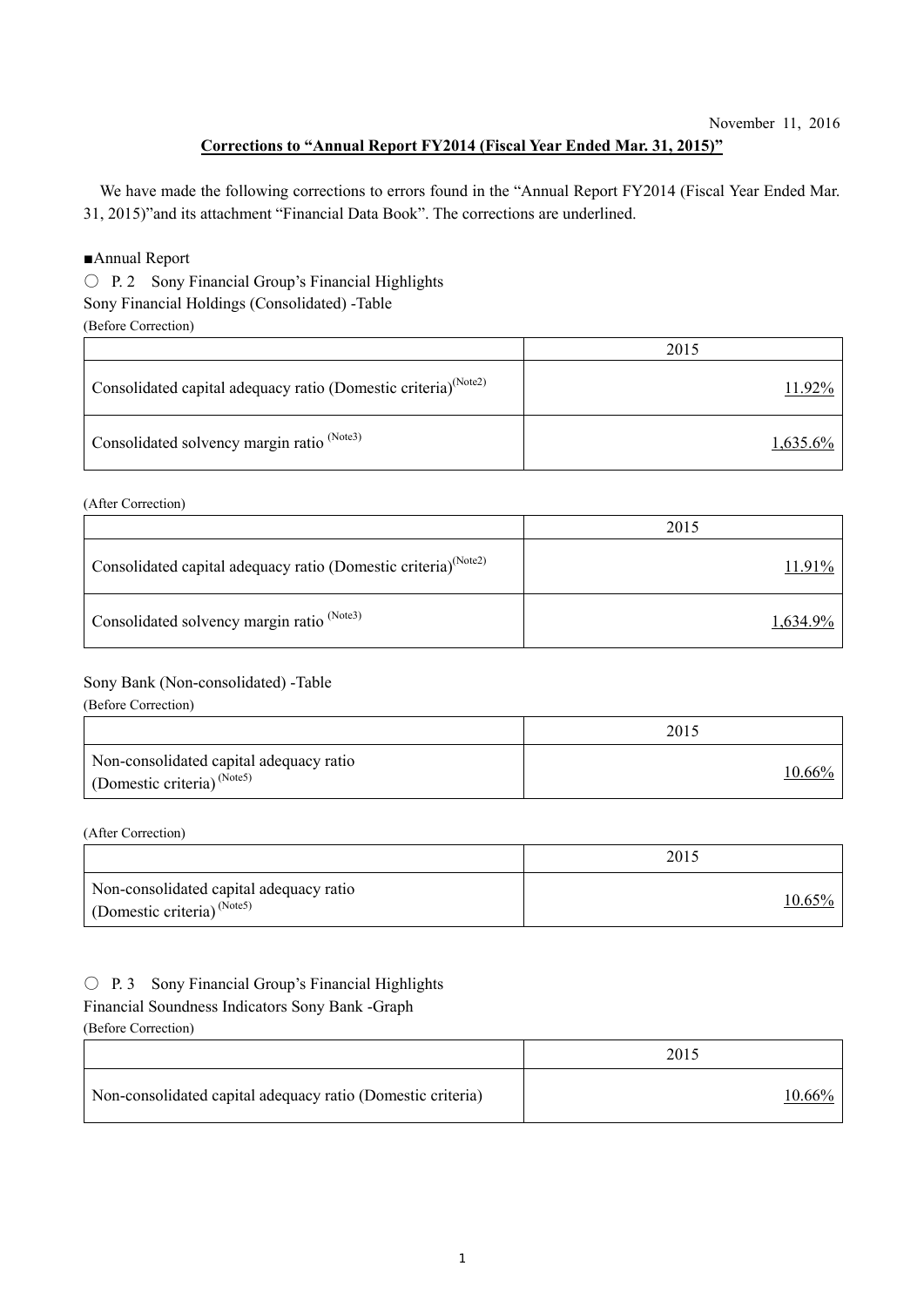(After Correction)

|                                                             | 2015      |
|-------------------------------------------------------------|-----------|
| Non-consolidated capital adequacy ratio (Domestic criteria) | $10.65\%$ |

# ○ P. 37 Fiscal 2014 Analysis of Operating Performance SFH (Consolidated) Consolidated Solvency Margin Ratio -Table

| (Before Correction)                                                                        |          | Millions of yen |
|--------------------------------------------------------------------------------------------|----------|-----------------|
|                                                                                            | 2014     | 2015            |
| (B) Total consolidated risk<br>$\sqrt{[(R_1^2+R_5^2)+R_8+R_9]^2+(R_2+R_3+R_7)^2]+R_4+R_6}$ | 137,808  | 148,725         |
|                                                                                            |          |                 |
| Asset management risk $(R_3)$                                                              | 84,744   | 93,519          |
| Consolidated solvency margin ratio<br>$(A)/\{(1/2)x(B)\}x100$                              | 1,563.8% | 1,635.6%        |

| (After Correction) |
|--------------------|
|                    |

| (After Correction)                                                                         |          | Millions of yen |
|--------------------------------------------------------------------------------------------|----------|-----------------|
|                                                                                            | 2014     | 2015            |
| (B) Total consolidated risk<br>$\sqrt{[(R_1^2+R_5^2)+R_8+R_9]^2+(R_2+R_3+R_7)^2]+R_4+R_6}$ | 137,808  | 148,788         |
| Asset management risk $(R_3)$                                                              | 84,744   | 93,583          |
| Consolidated solvency margin ratio<br>(A)/[(1/2)x(B)]x100                                  | 1,563.8% | 1,634.9%        |

# ○ P. 51 Fiscal 2014 Analysis of Operating Performance Banking Business Non-consolidated Non-consolidated Capital Adequacy Ratio

(Before Correction)

|                                                                | 2014 | 2015      | Change |
|----------------------------------------------------------------|------|-----------|--------|
| Non-consolidated capital adequacy<br>ratio (Domestic criteria) | 72%  | $10.66\%$ | 1.06pt |

(After Correction)

|                                                                | 2014  | 2015      | Change    |
|----------------------------------------------------------------|-------|-----------|-----------|
| Non-consolidated capital adequacy<br>ratio (Domestic criteria) | 1.72% | $10.65\%$ | $1.07$ pt |